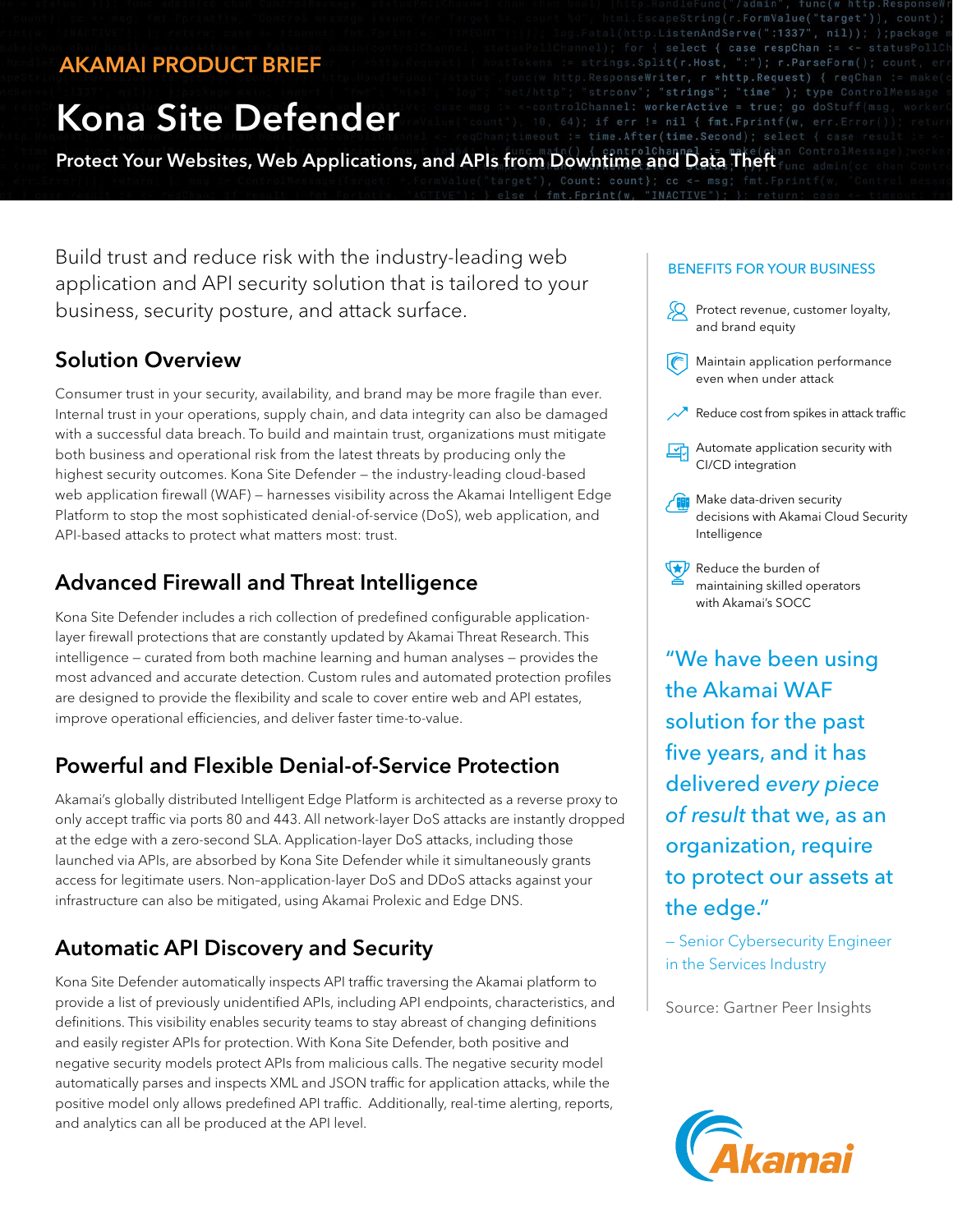## Integration into CI/CD Processes

With Kona Site Defender, organizations can integrate WAF protections into agile development processes by programmatically managing and tying in security controls earlier in the development cycle. Developers, security, and operations teams can leverage a wide range of management APIs and the command-line interface (CLI) to integrate security configuration tasks into the CI/CD process, enabling security-by-design best practices and the

| <b>FEATURES</b>                                                                                                                                                                                                                                                                                                                                                                                                                                                                                                                                                                                                                                       |                                                                                                                                                                                                                                                                                                           |
|-------------------------------------------------------------------------------------------------------------------------------------------------------------------------------------------------------------------------------------------------------------------------------------------------------------------------------------------------------------------------------------------------------------------------------------------------------------------------------------------------------------------------------------------------------------------------------------------------------------------------------------------------------|-----------------------------------------------------------------------------------------------------------------------------------------------------------------------------------------------------------------------------------------------------------------------------------------------------------|
| Network (IP/Geo) Edge Firewall - IP/Geo controls let you block or<br>allow traffic coming from a specific IP, subnet, or geographic area.<br>This allows you to block malicious requests from specific IP addresses<br>or traffic from The Onion Router (TOR), which bad actors use to hide<br>their identity.                                                                                                                                                                                                                                                                                                                                        | Site Shield - Provides an additional layer of protection that helps<br>prevent attackers from bypassing cloud-based protections and<br>targeting your origin infrastructure.                                                                                                                              |
| Application Firewall - With Akamai Adaptive Security Engine, Kona<br>Site Defender offers not only flexibility and superior application and<br>API security outcomes compared with WAFs based on traditional<br>rule sets, but levels of automation and simplicity that are designed<br>to demonstrably reduce the effort needed to onboard and maintain<br>the WAF function. Automatic API discovery, self-tuning, and a choice<br>of automatic or manual updates to WAF protections help Kona Site<br>Defender optimize your organization's application and API security<br>posture while delivering significant business and operational benefits. | Application-Layer DoS Protection (Rate Controls) - Protect against<br>excessive request rates and DoS attacks by monitoring and controlling<br>the rate of requests. Violators are automatically blocked to protect site<br>origins.                                                                      |
|                                                                                                                                                                                                                                                                                                                                                                                                                                                                                                                                                                                                                                                       | Custom Rules - Kona Site Defender offers a custom rule builder to<br>quickly and easily generate custom rules that can be used to handle<br>unique scenarios not covered by standard rules or to quickly patch<br>new website vulnerabilities.                                                            |
| Evaluation Mode - Easily evaluate new WAF protections on live<br>traffic, as well as already-active protections, to seamlessly update<br>without impact to end users. While these are continuously and<br>transparently updated by Akamai, you are in complete control of<br>evaluation and activation.                                                                                                                                                                                                                                                                                                                                               | Response Actions - Create and serve a wide range of response<br>actions, including fully customized responses. You can send custom<br>error messages; brand pages with your own logo; or define and serve<br>HTML-, XML-, or JSON-based responses, depending on your needs.                               |
| Terraform, Open APIs, and CLI - Developers and operations teams<br>can manage Kona Site Defender as code, leveraging Akamai's<br>Terraform provider, open APIs, or the Akamai CLI to fully access, edit,<br>and audit security configurations, giving you the freedom to integrate<br>and customize on your terms.                                                                                                                                                                                                                                                                                                                                    | Reporting - Web security reporting tools continually monitor and<br>assess the effectiveness of your protections. You can create real-<br>time reports to monitor daily activities; investigate attacks by type<br>and security policy; and view reports on targeted APIs, DoS traffic,<br>and more.      |
| Advanced Web Security Analytics - Access detailed attack telemetry<br>and analyses of security events to evaluate what changes are needed<br>to improve security protections and optimize configurations for your<br>specific business needs.                                                                                                                                                                                                                                                                                                                                                                                                         | Real-Time Alerting - Create real-time email alerts using static<br>filters and thresholds that can be easily configured to notify specific<br>recipients only.                                                                                                                                            |
| SIEM Integration - Prebuilt connectors allow you to use on-<br>premises and cloud-based SIEM applications like Splunk, QRadar,<br>ArcSight, and more.                                                                                                                                                                                                                                                                                                                                                                                                                                                                                                 | Performance and Delivery - Seamlessly scale to match traffic<br>demands as they vary over time, distribute CPU and memory<br>resources as required, deliver cached content from the edge, and<br>provide continuous protection without interruption for the highest<br>level of performance and delivery. |